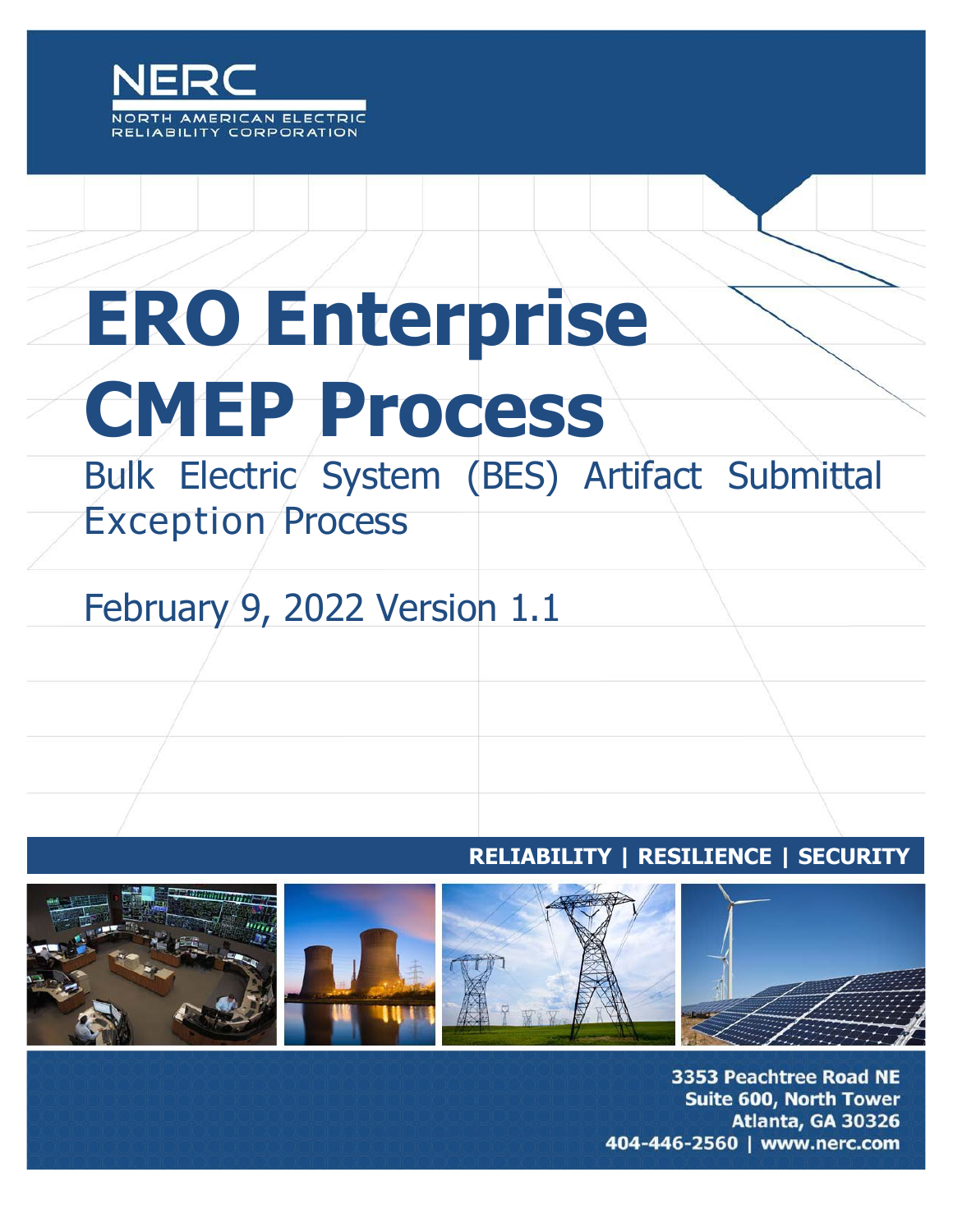## **Table of Contents**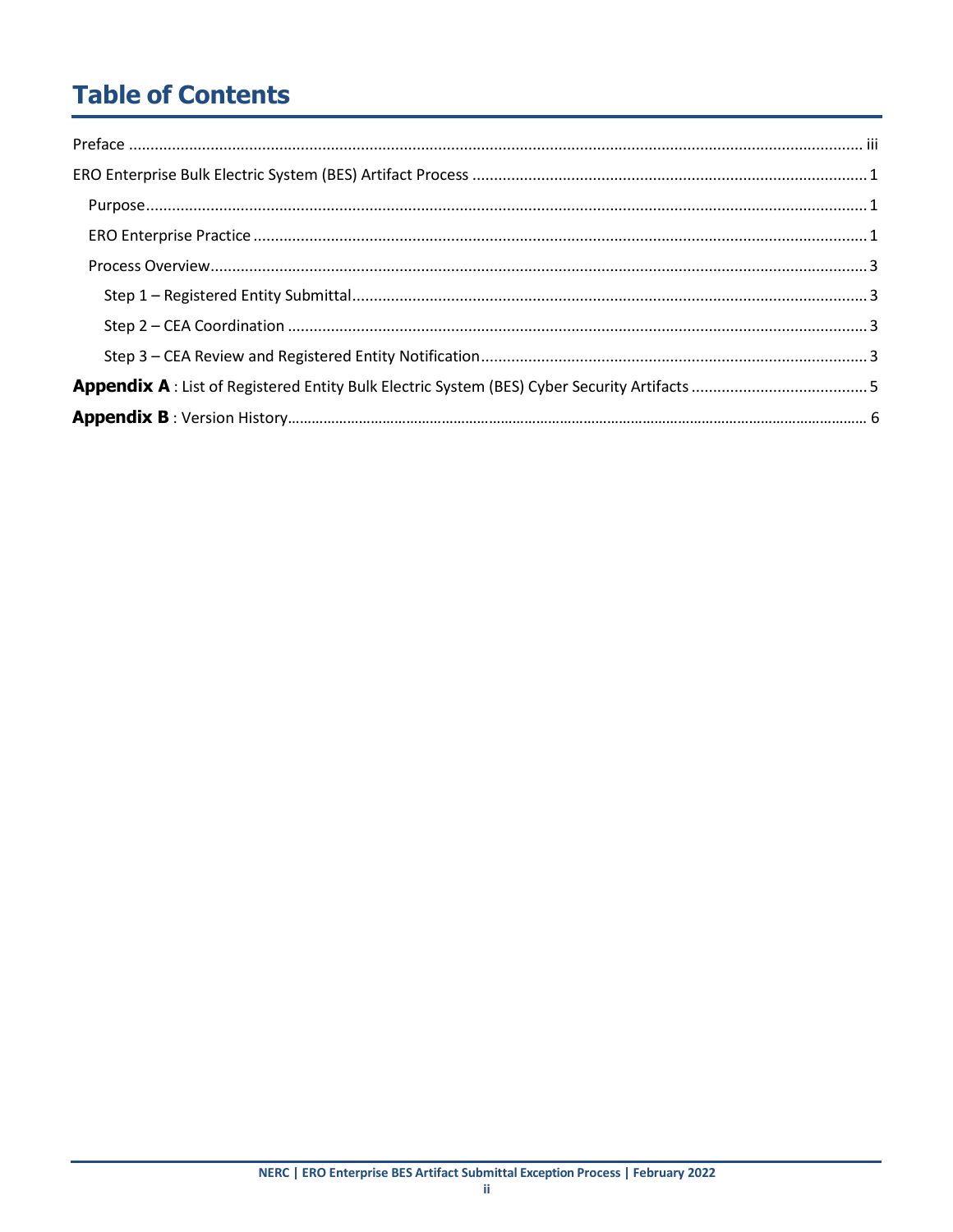### **Preface**

<span id="page-2-0"></span>Electricity is a key component of the fabric of modern society and the Electric Reliability Organization (ERO) Enterprise serves to strengthen that fabric. The vision for the ERO Enterprise, which is comprised of the North American Electric Reliability Corporation (NERC) and the six Regional Entities (REs), is a highly reliable and secure North American bulk power system (BPS). Our mission is to assure the effective and efficient reduction of risks to the reliability and security of the grid.

> Reliability | Resilience | Security *Because nearly 400 million citizens in North America are counting on us*

The North American BPS is divided into six RE boundaries as shown in the map and corresponding table below. The multicolored area denotes overlap as some load-serving entities participate in one RE while associated Transmission Owners (TOs)/Operators (TOPs) participate in another.



| <b>MRO</b>      | <b>Midwest Reliability Organization</b>     |  |
|-----------------|---------------------------------------------|--|
| <b>NPCC</b>     | <b>Northeast Power Coordinating Council</b> |  |
| <b>RF</b>       | ReliabilityFirst                            |  |
| <b>SERC</b>     | <b>SERC Reliability Corporation</b>         |  |
| <b>Texas RE</b> | <b>Texas Reliability Entity</b>             |  |
| <b>WECC</b>     | <b>WECC</b>                                 |  |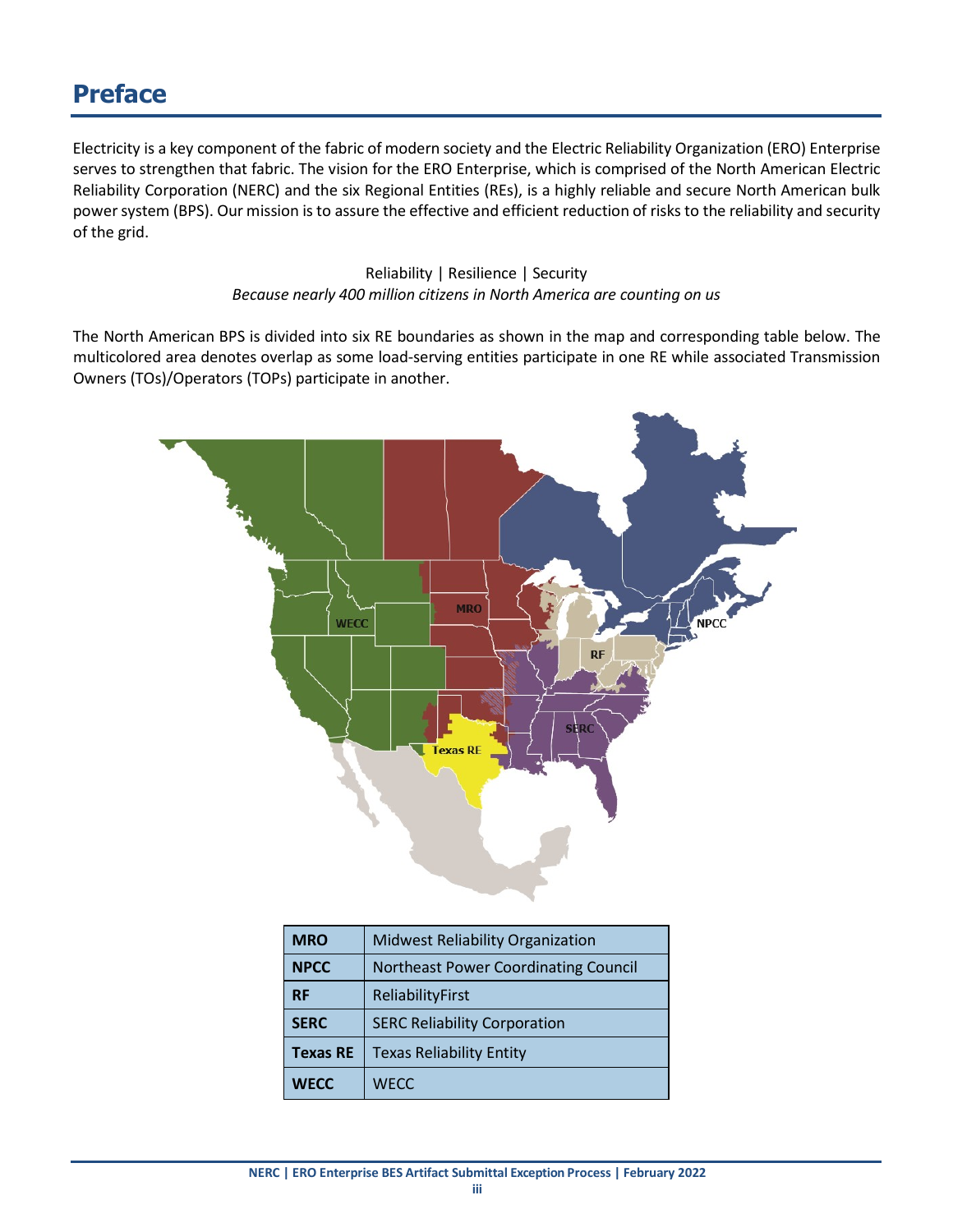## **ERO Enterprise Bulk Electric System (BES) Artifact Process**

#### <span id="page-3-0"></span>**Purpose**

The ERO Enterprise at times must review information owned or produced by Registered Entities that could be useful to a person looking to negatively impact the Bulk Power System. This information often includes evidence Registered Entities must provide to demonstrate compliance with NERC and Regional Reliability Standards and Requirements. The ERO Enterprise has designed and is implementing the Secure Evidence Locker (ERO SEL), provided and maintained by the ERO Enterprise, for use by Registered Entities to submit such information (also known as artifacts). This process provides an alternative framework for the Compliance Enforcement Authority (CEA) and a Registered Entity to collaborate on effective and secure evidence submittal in certain cases when a Registered Entity prefers to take additional measures, at its own expense, to submit certain sensitive information outside of the ERO SEL.<sup>1</sup> This provides clarity on the ERO Enterprise process for obtaining certain compliance monitoring and enforcement artifacts in a manner that enables the ERO Compliance Monitoring and Enforcement Program (CMEP) staff to carry out its statutory and regulatory responsibilities.

#### <span id="page-3-1"></span>**ERO Enterprise Practice**

Pursuant to the NERC Rules of Procedure, the ERO Enterprise has the authority to collect evidence in a manner it deems most appropriate from a Registered Entity to carry out the CMEP.<sup>2</sup> To maintain consistency and to provide enhanced security in evidence collection among Regional Entities, the ERO Enterprise is in the process of implementing the ERO SEL to support effective data and information handling security practices.

The ERO Enterprise developed the ERO SEL for temporary storage of all Registered Entity artifacts. The ERO SEL is a highly secure, isolated, and on-premises at NERC environment designed to protect submitted Registered Entity artifacts. The ERO SEL enables a Registered Entity to securely submit evidence through an encrypted session. The artifacts are encrypted immediately upon submission, securely isolated per Registered Entity, never extracted, never backed up, and subject to proactive and disciplined destruction policies. Additionally, using the ERO SEL provides security advantages over several decentralized platforms to ensure proper protection and chain-of-custody management. The ERO SEL will provide the necessary functionality to allow the evidence to be reviewed by ERO CMEP staff in a manner that enables them to perform their responsibilities. $3$ 

<span id="page-3-2"></span> $1$ The use of an alternative framework is limited to highly sensitive information as identified on the Bulk Electric System (BES) Cyber Security Artifact list, attached to this process as Appendix A.

<span id="page-3-3"></span><sup>&</sup>lt;sup>2</sup>The NERC Rules of Procedure, Appendix 4C, Section 3.0, states: "The Compliance Enforcement Authority has authority to collect Documents, data and information in the manner it deems most appropriate, including requesting copies of Documents, data and information to be made and removing those copies from the Registered Entity's location in accordance with appropriate security procedures conforming to Section 1500 of the Rules of Procedure and other safeguards as appropriate in the circumstances to maintain the confidential or other protected status of the Documents, data and information, such as information held by a governmental entity that is subject to an exemption from disclosure under the United States Freedom of Information Act, or a comparable state or provincial law, that would be lost of the information were placed into the public domain." NERC Rules of Procedure, Appendix 4C, available at [https://www.nerc.com/AboutNERC/Pages/Rules](https://www.nerc.com/AboutNERC/Pages/Rules-of-Procedure.aspx)[of-Procedure.aspx](https://www.nerc.com/AboutNERC/Pages/Rules-of-Procedure.aspx)

<span id="page-3-4"></span><sup>&</sup>lt;sup>3</sup>Owners, operators, and users of the Bulk Power System registered on the NERC Compliance Registry shall comply with authorized requests for data and information. In the event a Reporting Entity within the United States fails to comply with an authorized request for data or information under Section 1600 of the Rules of Procedure, NERC may request the Commission to exercise its enforcement authority to require the Reporting Entity to comply with the request for data or information and for other appropriate enforcement action by the Commission.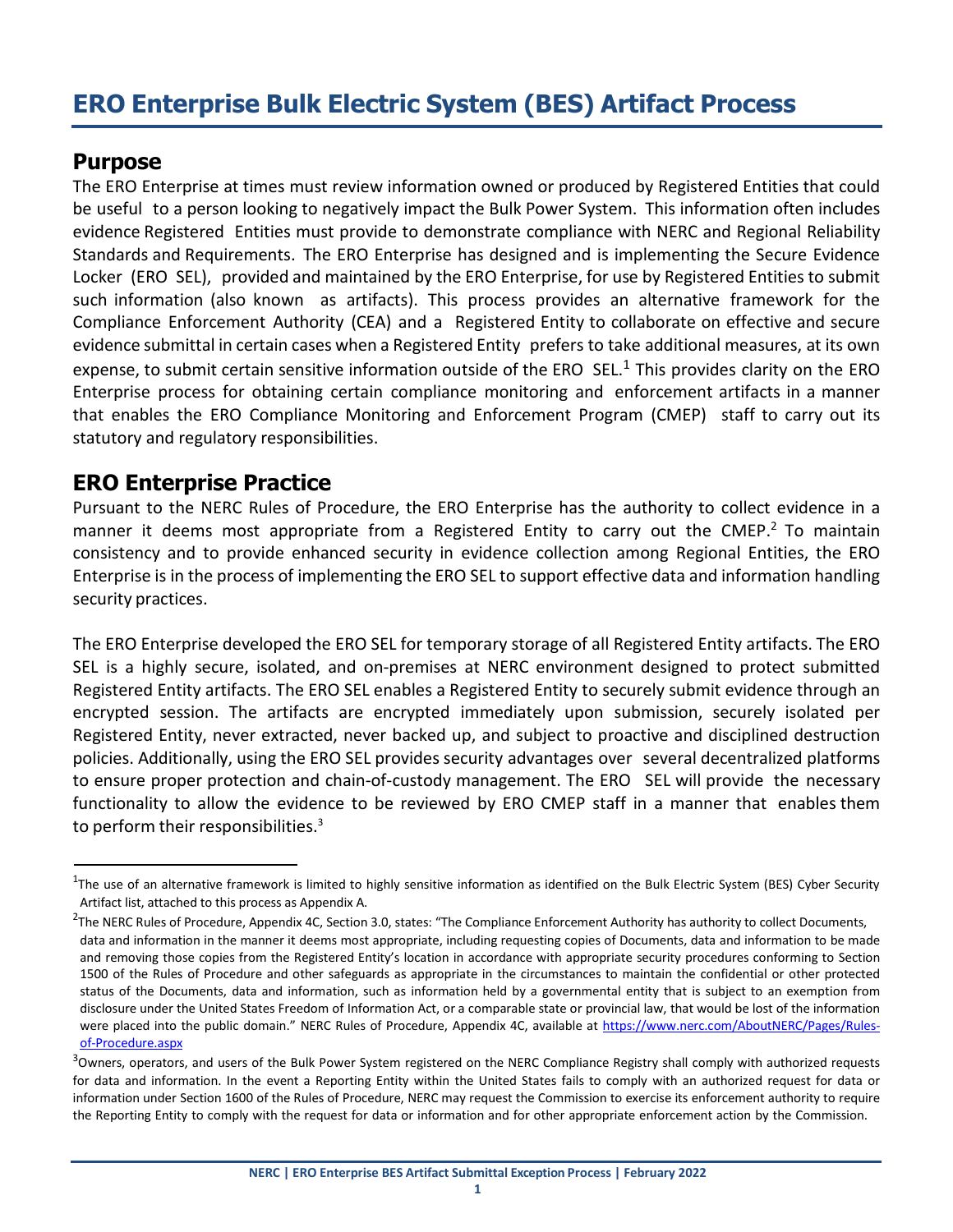The ERO SEL architecture and operational model will adhere to the National Institute of Standards and Technology (NIST) 800-171 security control framework, which is established to protect Controlled Unclassified Information (CUI) in nonfederal systems (Critical Energy Infrastructure Information (CEII) is classified as CUI). The ERO SEL is thus designed to significantly reduce risk of evidence loss and exposure.

A Registered Entity may choose to develop its own SEL. In such instances, the SEL must be in accordance with the functionality criteria outlined on NERC's website, and verified and approved by the ERO Enterprise prior to being used[.4](#page-4-0) As such, a Registered Entity maintained SEL may be used to submit artifacts identified in Appendix A and neither requires nor prohibits the use of this alternative method process.

While the ERO Enterprise anticipates that the majority of Registered Entities will use the ERO SEL and a few will use their own SEL, some Registered Entities indicated that they would prefer coordinating additional measures for their submission of certain artifacts. As such, Registered Entities, with ERO Enterprise input, created a BES Cyber Security Artifacts list, Appendix A, that refers to those artifacts that some Registered Entities may consider highly sensitive such that they would be willing to coordinate additional measures and/or expense to provide them for CEA review outside of the ERO SEL (or outside of their own SEL, as applicable). $5$ 

In consultation with its CEA, a Registered Entity may request to make certain information identified in Appendix A available via means other than the ERO SEL. The information must be provided in a manner that is agreed upon by the CEA. Further, this alternative may require additional time and resource commitments by the Registered Entity. In the event a Registered Entity fails to make requested evidence available, the CEA may execute the steps described in the NERC Rules of Procedure, including Attachment 1 of Appendix 4C, Process for Non-submittal of Requested Data.<sup>6</sup>

[Registered%20Entity%20SEL%20Functional%20Requirements%20Updated%20April%2029%202020.pdf.](https://www.nerc.com/ResourceCenter/Align%20Documents/1-Align-Registered%20Entity%20SEL%20Functional%20Requirements%20Updated%20April%2029%202020.pdf)

<span id="page-4-0"></span><sup>4</sup>Registered Entity Provided Secure Evidence Lockers, Functional Specification, April 29, 2020 Rev 6, available at [https://www.nerc.com/ResourceCenter/Align%20Documents/1-Align-](https://www.nerc.com/ResourceCenter/Align%20Documents/1-Align-Registered%20Entity%20SEL%20Functional%20Requirements%20Updated%20April%2029%202020.pdf)

<span id="page-4-1"></span><sup>&</sup>lt;sup>5</sup>Registered Entities that choose to coordinate alternate means according to this process must separately coordinate with NERC and any applicable governmental authorities to provide the evidence in a manner convenient to NERC and AGAs should NERC or the AGA determine it needs to review evidence, as it will not be available in the ERO SEL (e.g., as part of NERC's regular oversight of REs or in support of reviewing enforcement actions). Also, since NERC is coordinating read-only access to the ERO SEL to FERC staff members when they are participating as observers or when they otherwise need to review Registered Entity evidence, entities that choose to coordinate for alternate means according to this process are individually responsible for all aspects of coordinating with FERC for the delivery of any of the artifacts to them.  $6P$ ursuant to section 3.0 of the CMEP, the CEA has authority to collect Documents, data and information. Attachment 1 of Appendix 4C

<span id="page-4-2"></span>details the steps the CEA may take if a Registered Entity fails to produce requested data or information. NERC Rules of Procedure, Appendix 4C, available at [https://www.nerc.com/AboutNERC/Pages/Rules-of-Procedure.aspx.](https://www.nerc.com/AboutNERC/Pages/Rules-of-Procedure.aspx)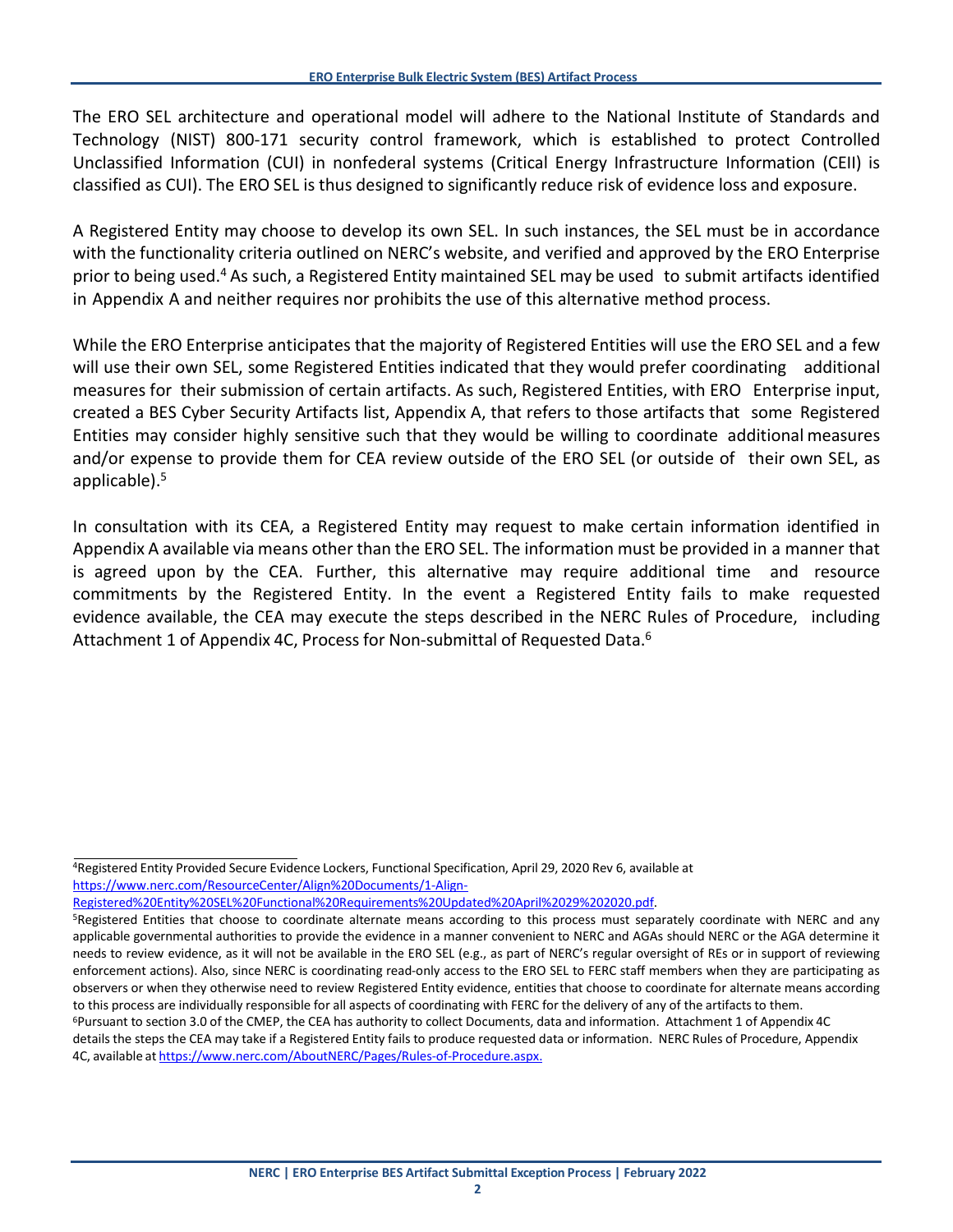Alternative means for submitting artifacts identified in Appendix A are subject to the planning, scheduling, and personnel considerations of the CEA. To ensure ERO CMEP staff have sufficient time and capabilities to effectively review all artifacts, this could include, and is not limited to:

- Additional hardware, (e.g., laptops, secure removable media, etc.), provided by the Registered Entity at its own expense.
- Additional travel expenses of Registered Entity personnel. For example, Registered Entity personnel may be required to travel to the CEA's location with the evidence.
- Longer on-site compliance monitoring engagements to ensure adequate time to review the evidence, either concurrently or as separate on-site visits before an audit. This includes all coordination for conference room space and staff availability at the Registered Entity. For example, rather than reviewing the evidence in the ERO SEL, the CEA may expand the on-site portion of a given engagement (such as by adding one, two, or more weeks to the engagement, etc.)

#### <span id="page-5-0"></span>**Exception Process Overview**

A Registered Entity seeking to coordinate additional measures under this process must coordinate with its CEA before the initiation of a CMEP activity. This process does not apply to a CMEP activity after a Registered Entity receives notice, pursuant to the NERC Rules of Procedure, of such activity.

#### <span id="page-5-1"></span>**Step 1 – Registered Entity Submittal**

The Primary Compliance Contact for the R egistered Entity must submit, at a minimum, the following information to its CEA to begin coordination under this process:

- 1. Entity name (MRRE Group Name (if applicable))
- 2. Entity NCR#(MRRE Group Name (if applicable))
- 3. Entity contact name and information
- 4. Description of Artifacts from Attachment A for which Registered Entity is requesting to coordinate alternate means of submission (please do not include sensitive information).
- 5. Description of alternate means of submission

Submittals must be sent to the Registered Entity's CEA (if in the Coordinated Oversight Program, to the Lead Regional Entity).

#### <span id="page-5-2"></span>**Step 2 – CEA Coordination**

Within 15 calendar days, the CEA will electronically acknowledge receipt of the submittal by the Registered Entity. The CEA may request further information or request follow up coordination with Registered Entity staff to discuss alternate means that may be available.

#### <span id="page-5-3"></span>**Step 3 – CEA Review and Registered Entity Notification**

The CEA will then perform a review of the Registered Entity's exception submittal request with consideration of CEAresources and staffing, and it will coordinate with the Registered Entity to provide applicable evidence to the submittal process. The Registered Entity may also choose to submit the evidence via the ERO SEL, or its own SEL, if it is unable to provide the evidence via the alternative means described by the CEA.

The CEA will complete this review within 45 calendar days or provide notification to the submitting entity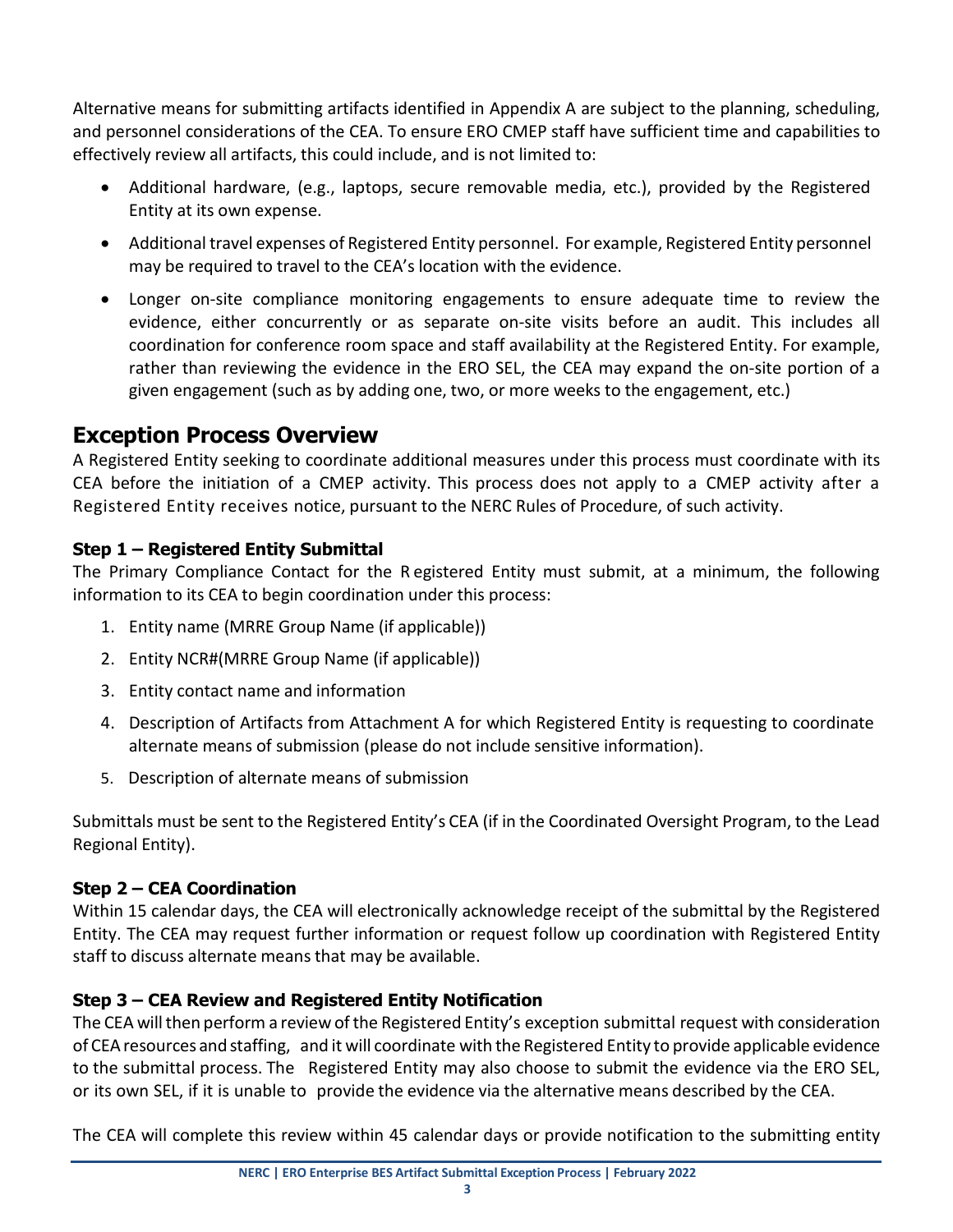that it is extending the time needed for review.

If the Registered Entity disagrees with a decision by the CEA about its exception submittal request, the Registered Entity may have its decision reviewed by the Vice President (or designee) at the CEA who is responsible for Compliance Monitoring. The decision from such review for purposes of this process is final.<sup>6</sup>

<span id="page-6-0"></span>**NERC | ERO Enterprise BES Artifact Submittal Exception Process | February 2022**  $6$  The review of the exception submittal request determination is not to be confused with the reasonableness of a request for Documents, data or information. See NERC Rules of Procedure, Appendix 4C, §3.0, available at: [https://www.nerc.com/AboutNERC/Pages/Rules-of-Procedure.aspx.](https://www.nerc.com/AboutNERC/Pages/Rules-of-Procedure.aspx)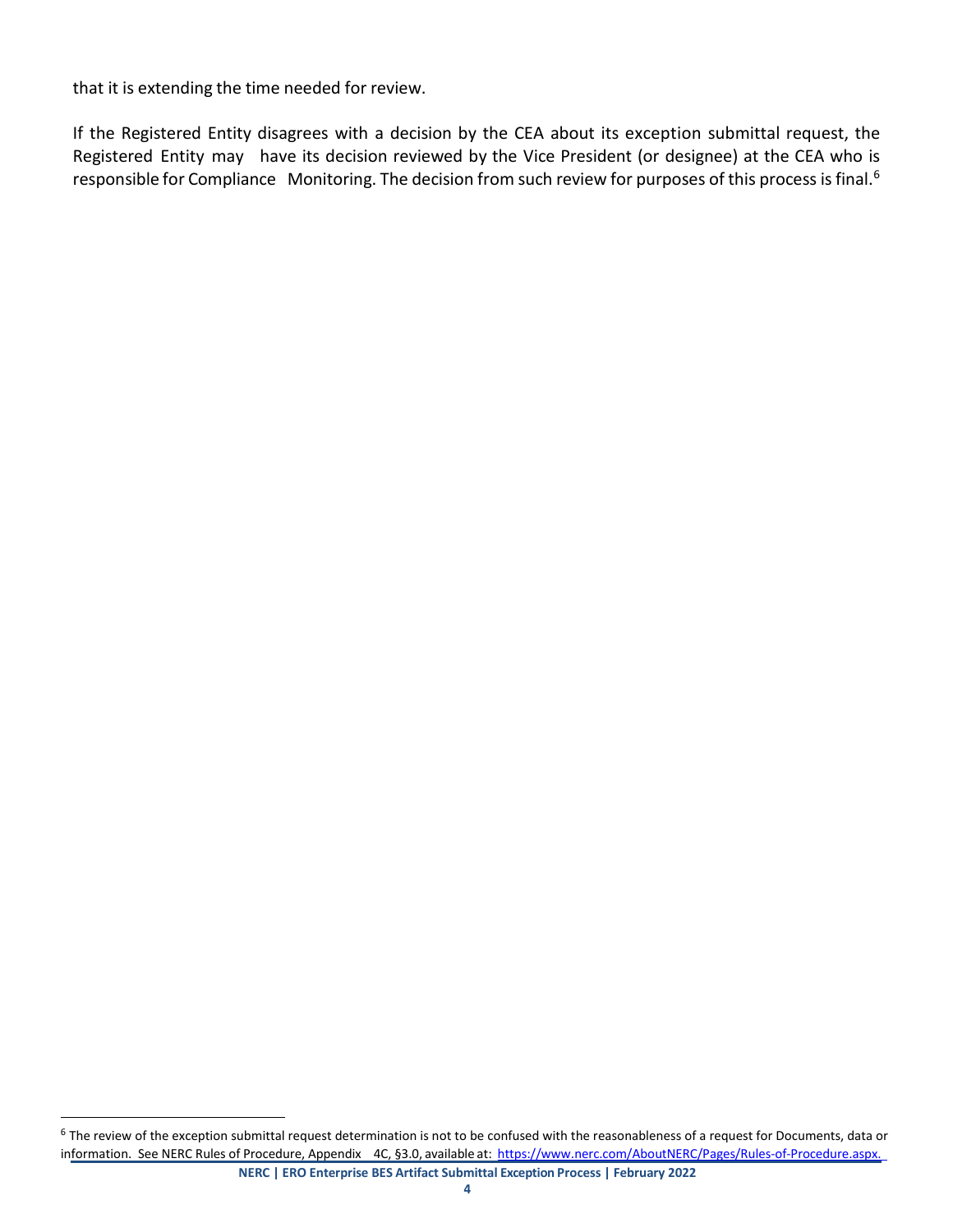## <span id="page-7-0"></span>**Appendix A: List of Registered Entity Bulk Electric System (BES) Cyber and Physical Security Artifacts**

- 1. Threat and/or Vulnerability Assessments
- 2. Electronic Security Perimeters, including Firewall Rules
- 3. Electronic Access Control and Monitoring Systems
- 4. Network Device Configuration Files
- 5. BES Cyber Systems and Configurations
- 6. Enabled Ports and Services
- 7. Physical Access Control Systems
- 8. Physical Security Perimeters
- 9. One line diagrams
- 10. Protected Cyber Assets
- 11. Generic or Default Accounts
- 12. Cabling and Communication Components
- 13. Security Plans or Programs
- 14. TFE Details
- 15. Device Password Restrictions
- 16. Information Secure Handling Procedures
- 17. Transmission Risk Assessment